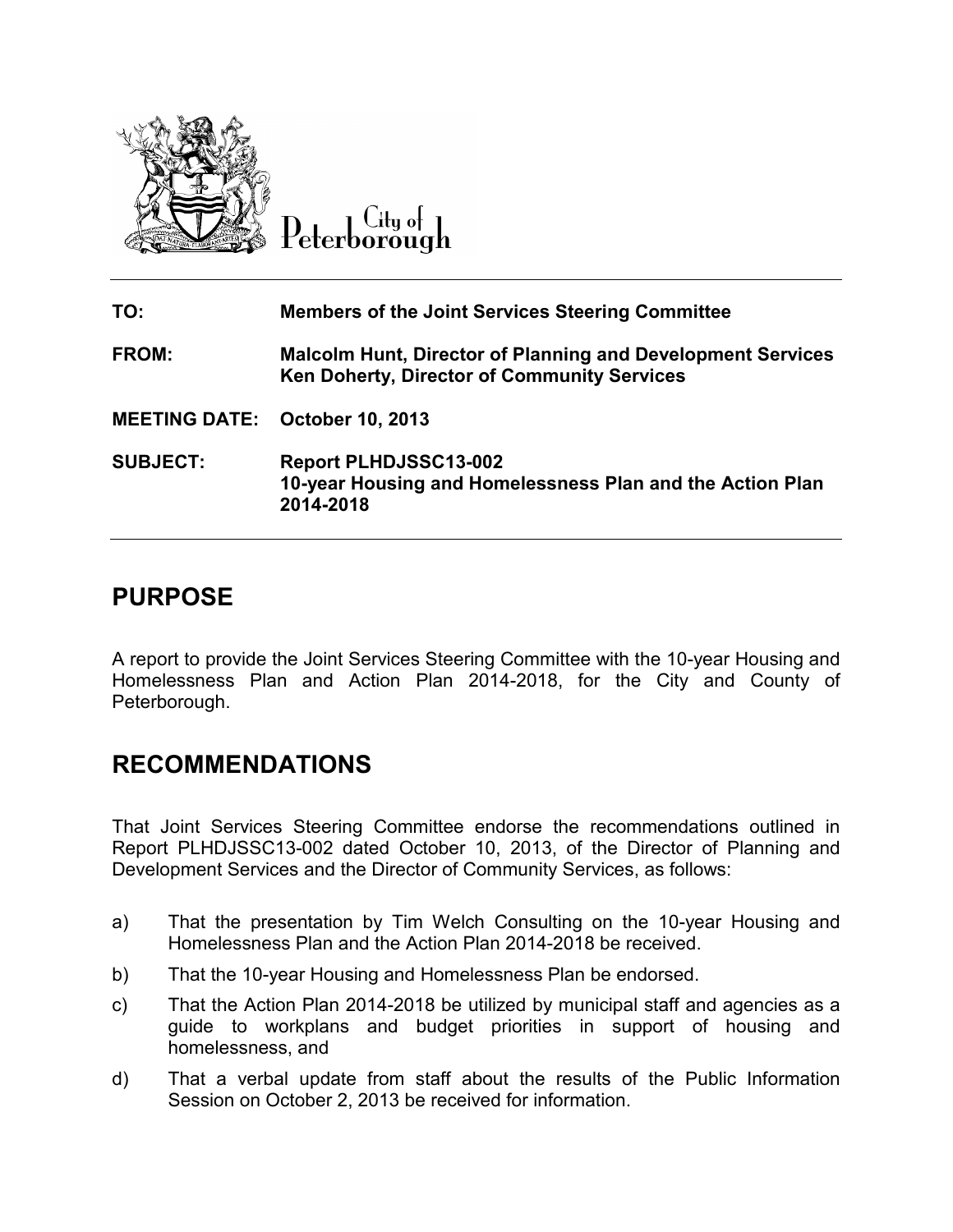### **BUDGET AND FINANCIAL IMPLICATIONS**

Budget and financial implications associated with commitments will be addressed through the annual budget process beginning in 2014.

The City of Peterborough 2014 Operating Budget request contains two proposals: \$200,000 for a new City/County Rent Supplement Program (offset by revenue of \$100,000 from the provincial Community Homelessness Prevention Initiative); and \$100,000 for a feasibility study for Brock Mission's Murray Street building (offset by a draw of \$91,500 from City reserves in the Social Services and Housing Divisions and a contribution of \$8,500 from the County of Peterborough).

Financial implications associated with new or renewed revenue from senior government programs and the terms of the City's participation in these programs would be reported to Council for consideration and direction, as opportunities arise.

# **BACKGROUND**

The 10-year Housing and Homelessness Plan ("Plan") (Appendix A) for the Peterborough region presents 20 commitments in four theme areas. The Plan has been shaped by direction from City and County Councils, input from the community, and comments from Minister of Municipal Affairs and Housing (MMAH). The Action Plan 2014-2018 ("Action Plan") (Appendix B) identifies specific steps for the City, as Service Manager for Housing and Social Services, for the next five years.

The Housing Services Act, 2011 requires the City of Peterborough, in its role as Municipal Service Manager, to have a local plan in place as of January 1, 2014. The plan must address provincial priorities in housing and homelessness which include achieving better outcomes for people, and fostering their independence and participation in the community.

The Plan was developed using an inclusive process that included municipal staff, community representatives and volunteers, people who use services and local agency staff. A Steering Committee and a Project Team, comprised of staff from the City, County and a Township, guided the work of a consultant, Tim Welch Consulting (TWC).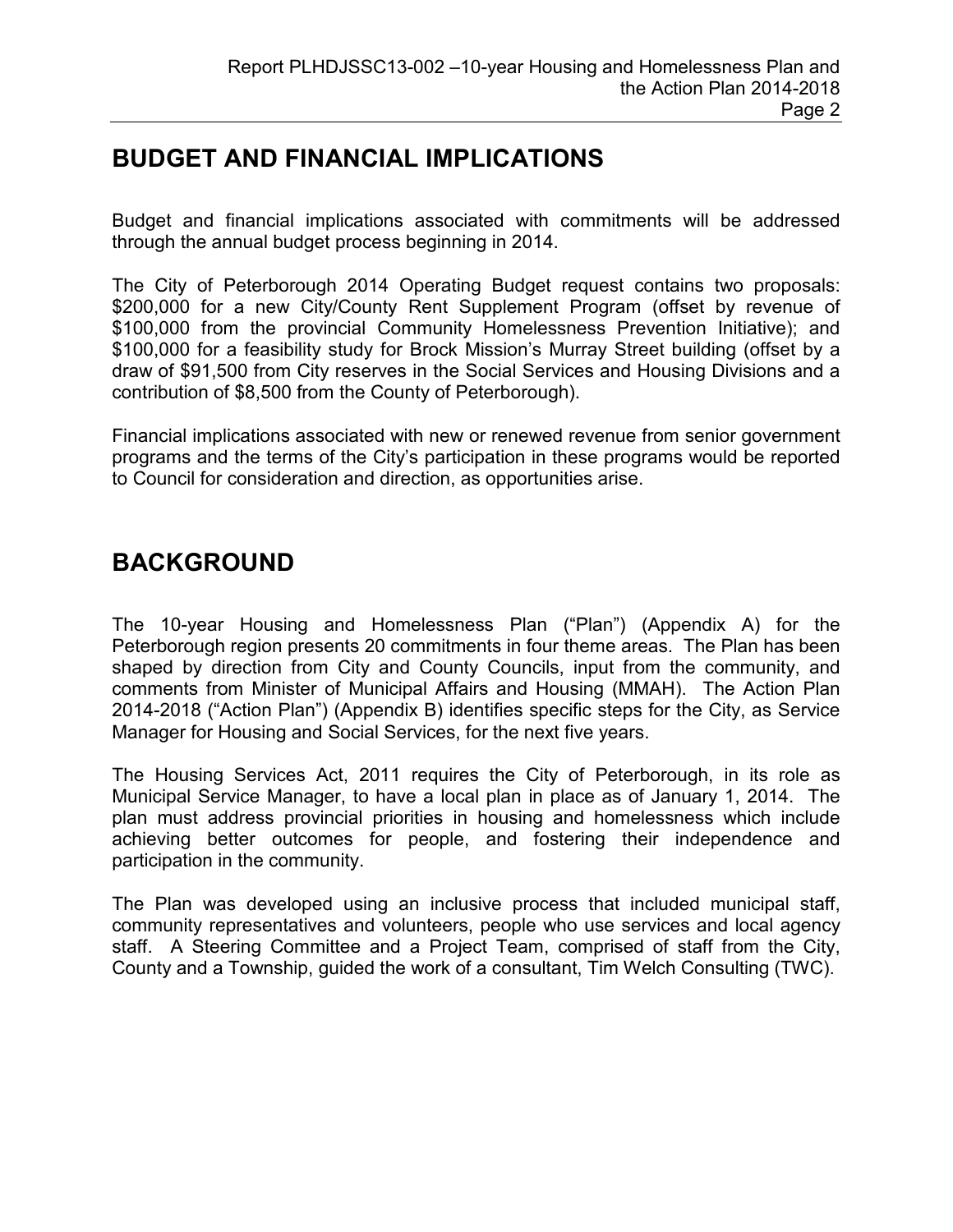### **10-year Housing and Homelessness Plan ("Plan")**

The Plan provides a vision for housing and homelessness programs and services in the Peterborough region. It will help guide decisions about priorities for provincial, federal and municipal funding. The Plan introduces the idea of a housing and homelessness service system, along a continuum of services for people who are most disadvantaged. It proposes ways to make the system better for people, and more supportive of individual self-sufficiency. The Plan emphasizes the importance of collaboration and consultation to identify opportunities for continuous improvement.

The direction provided in the Plan will influence the work to be undertaken by City staff, community partners and agencies over many years. Progress on the Plan will be monitored over ten years, and revisions may be proposed based on periodic reviews.

#### **Action Plan 2014-2018 (Action Plan)**

The Action Plan 2014-2018 ("Action Plan") is an implementation plan. As a complementary document to the Plan, the Action Plan is a "living document". The established framework for the Action Plan will remain but the content, i.e. action steps, will be frequently edited and updated. Any changes related to specific actions will be determined based on influences including funding, community partnerships, and research.

The Action Plan will guide workplans for 2014 and for the subsequent four year period. It identifies lead divisions and a checklist that will inform Housing and Social Services divisional work plans between 2014 and 2018.

A comprehensive review of progress on all actions will be conducted beginning in 2017. A second Action Plan for the next five year period will incorporate the results of the review and propose appropriate actions.

#### **Research and Consultation**

The Plan is based on quantitative and qualitative research. The Housing and Homelessness Needs Assessment 2013 ("Needs Assessment") provides an analysis of quantitative data (i.e. market and service statistics) and presents a local profile and context for the Plan.

Consultation with community members and municipal staff occurred between November 2012 and June 2013, using methods suited to the breadth and scope of the Plan. The consultants conducted thirty key informant interviews and organized four round table sessions, four focus groups with people with lived experience, two presentations at Township Council meetings, and two public meetings about the draft Plan. Presentations were also made at various committee meetings, including twice at the Peterborough County Municipal Managers, Clerks and Treasurers Association.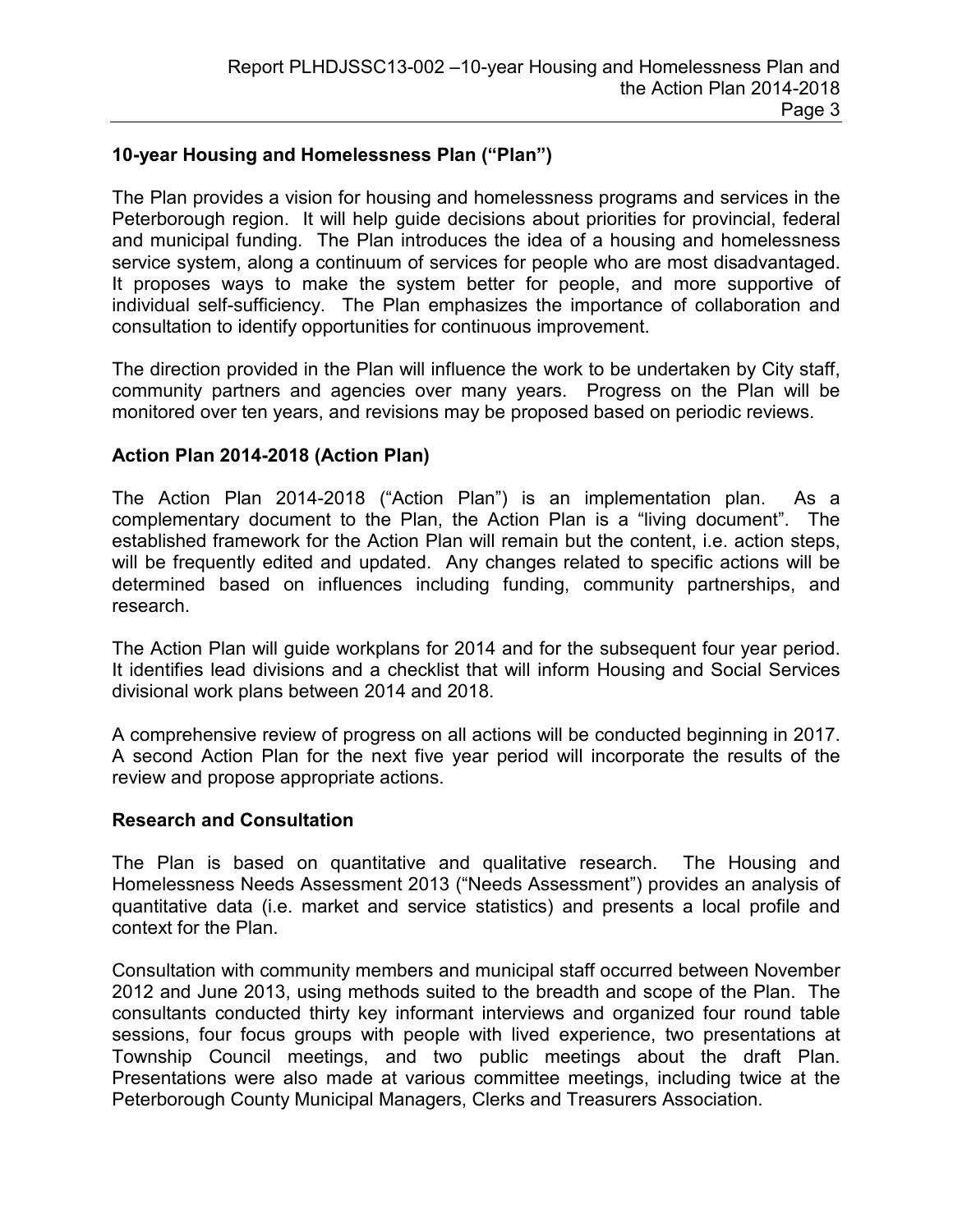This resulted in qualitative information which was incorporated in the Needs Assessment, and suggested the themes for the Plan.

Three communication bulletins described the process and the milestones as the Plan began to take shape. These bulletins were sent to Councillors, community members, local agencies and committees, and were posted on the City's website at [www.peterborough.ca.](http://www.peterborough.ca/) 

Two City-community committees (i.e. Affordable Housing Action Committee and Homelessness Support Services Coordinating Committee) provided advice at meetings over the past eleven months. Members of these "community sounding boards" helped with the content of the Plan, through their feedback at meetings, emails and phone conversations.

### **Draft Plan Feedback**

In June 2013, Council considered the draft Plan (City Council Report PLHD13-001 dated June 3, 2013) and it was presented to the community on June 6, and sent to the MMAH on June 10. The draft Plan was made available to the public on the City's website at [www.peterborough.ca an](http://www.peterborough.ca/)d copies were circulated at meetings.

Minister of Municipal Affairs and Housing, Linda Jeffrey provided comments on September 6, 2013 (see Appendix C). The Minister observed that Peterborough's Plan "is based on local needs, incorporates a local vision, proposes some unique local approaches, and recognizes that homelessness is an area of particular concern."

City Councillors and representatives of County Council were offered an opportunity to discuss the Plan with staff before it was finalized. As well, as per Council's direction, a public information session about the Plan was held on October 2, 2013.

Key changes from the earlier draft, include:

- Sections have been added on Performance Measures, Financial and Staff Resources, Building on Strengths, and Connection with Related Local Plans;
- Provincial interests are addressed more directly specifically housing needs of victims of domestic violence and people with disabilities;
- Each of the 20 commitments has been refined to clarify intentions and/or reflect comments received;
- The first theme is now "Providing People-Centred Services" to emphasize ongoing collaboration and consultation; and
- Direct quotes from community members from the June 6 meeting have been added.